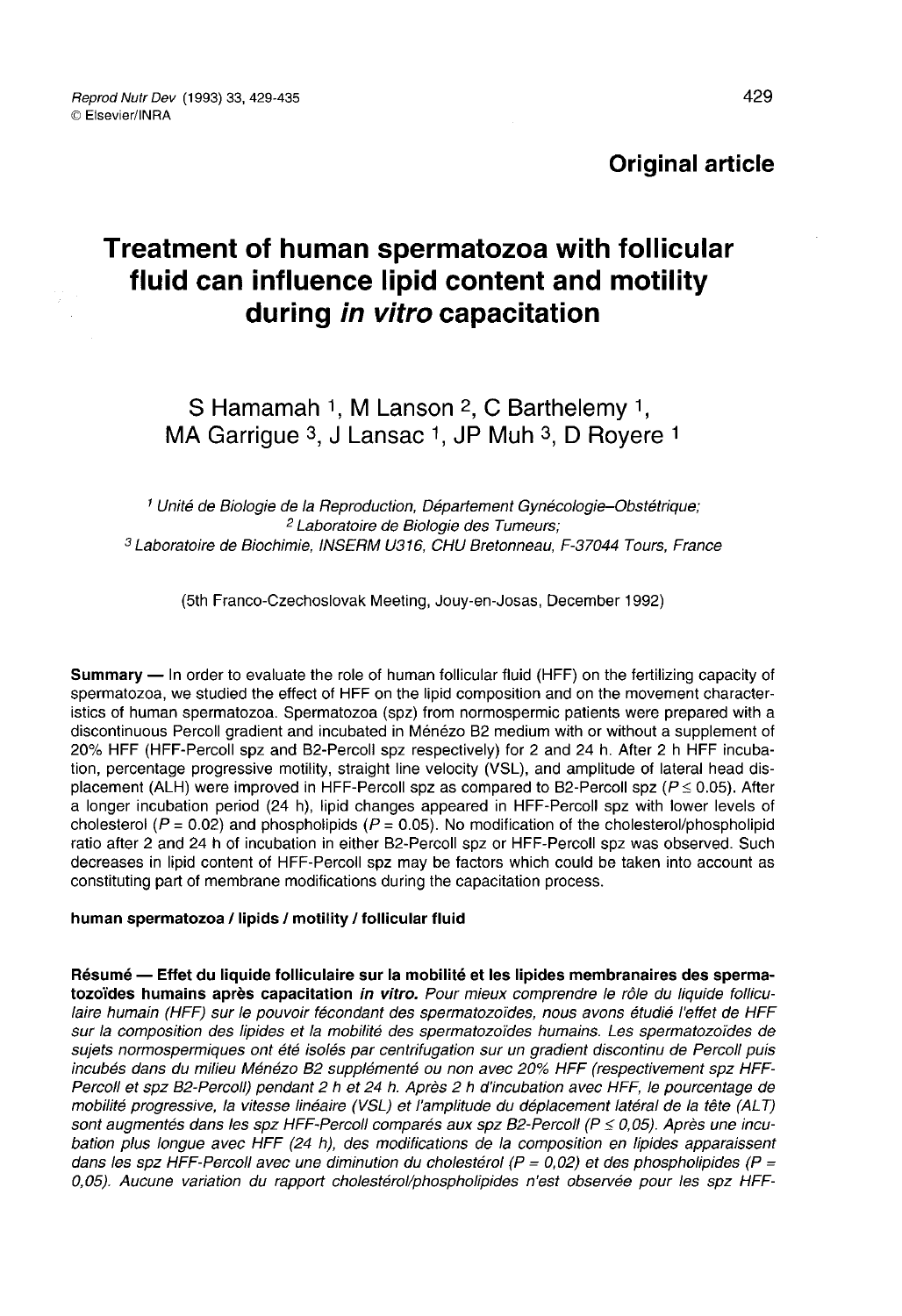Percoll ni pour les spz B2-Percoll après 2 h ou 24 h. Une diminution du contenu lipidique des membranes plasmiques des spermatozoïdes pourrait être un des facteurs impliqués dans les modifications membranaires de la capacitation.

#### spermatozoïde humain / lipides / mobilité / liquide folliculaire humain

### INTRODUCTION

To fertilize the oocyte, the spermatozoa must undergo an acrosome reaction, the ultimate step for successful fertilization. Such a process needs spermatozoal modifications leading to capacitation. This process usually takes place in the female genital tract, and includes an alteration in membrane proteins, an increase in membrane fluidity, and hyperactivation movement of the spermatozoa (Yanagimachi, 1988). It has been demonstrated that treatment of human spermatozoa with human follicular fluid (HFF) can enhance their ability to penetrate zona-free hamster oocytes and the fertilization rate of human in vitro fertilization (Yee and Cummings, 1988; Ghetler et al, 1990). Similarly, this treatment can increase the percentage of capacitation, acrosome reaction and hyperactivation of human spermatozoa (Mbiz vo et al, 1990; Mendoza and Tesarík, 1990; Siegel et al, 1990; Falcone et al, 1991). Different factors such as glycosaminoglycans from bovine follicular fluid have been considered to have effects on the function of spermatozoa (Triana et al, 1980). However, Osman et al (1989) and Blackmore et al (1990) proposed that HFF progesterone and  $17\alpha$ -hydroxyprogesterone are involved in the initiation of the acrosome reaction in human spermatozoa.

Such an activity may be mediated via lipid changes in the spermatozoa membrane. The present study was performed to analyze the lipid content and the movement characteristics of human spermato zoa when incubated in B2 medium or in

B2 medium supplemented with 20% (v/v) HFF. The effect of human follicular fluid on the fertilizing ability of spermatozoa was also evaluated.

#### MATERIAL AND METHODS

#### Human follicular fluid preparation

Human follicular fluid samples were aspirated from mature follicles of patients undergoing in vitro fertilization. Ovulatory induction combined the GnRh agonist and gonadotropin hormone (hMG or/and FSH) in short or long protocol. The HFF were pooled and centrifuged in sterile tubes at room temperature. The supernatant was filtered and stored in aliquots at  $-18^{\circ}$ C until use.

## Preparation and HFF treatment of spermatozoa

Normospermic semen were collected from 19 patients participating in our in vitro fertilization (IVF) program for female tubal infertility. After liquefaction, the semen parameters were evaluated using the standard methods described by the World Health Organization laboratory manual ated using the standard methods described by<br>the World Health Organization laboratory manu-<br>al (WHO, 1987): sperm count 76.5 ± 7 x 10<sup>6</sup>/ml;<br>motility 38 + 3%; normal forms 24 + 3% motility  $38 \pm 3\%$ ; normal forms  $24 \pm 3\%$ .

Two ml of each semen were layered onto a discontinuous Percoll gradient according to Berger et al (1985) in sterile polystyrene tubes and then centrifuged (300 g; 20 min). After centrifugation, the 80 and 90% layers were resuspended, washed in Ménézo B2 medium, and centrifuged (300  $q$ , 10 min). The pellet was resuspended in B2 medium to obtain  $10-15 \times 10^6$ spermatozoa (spz). Percoll pelleted spermato zoa were incubated in B2 medium supplement-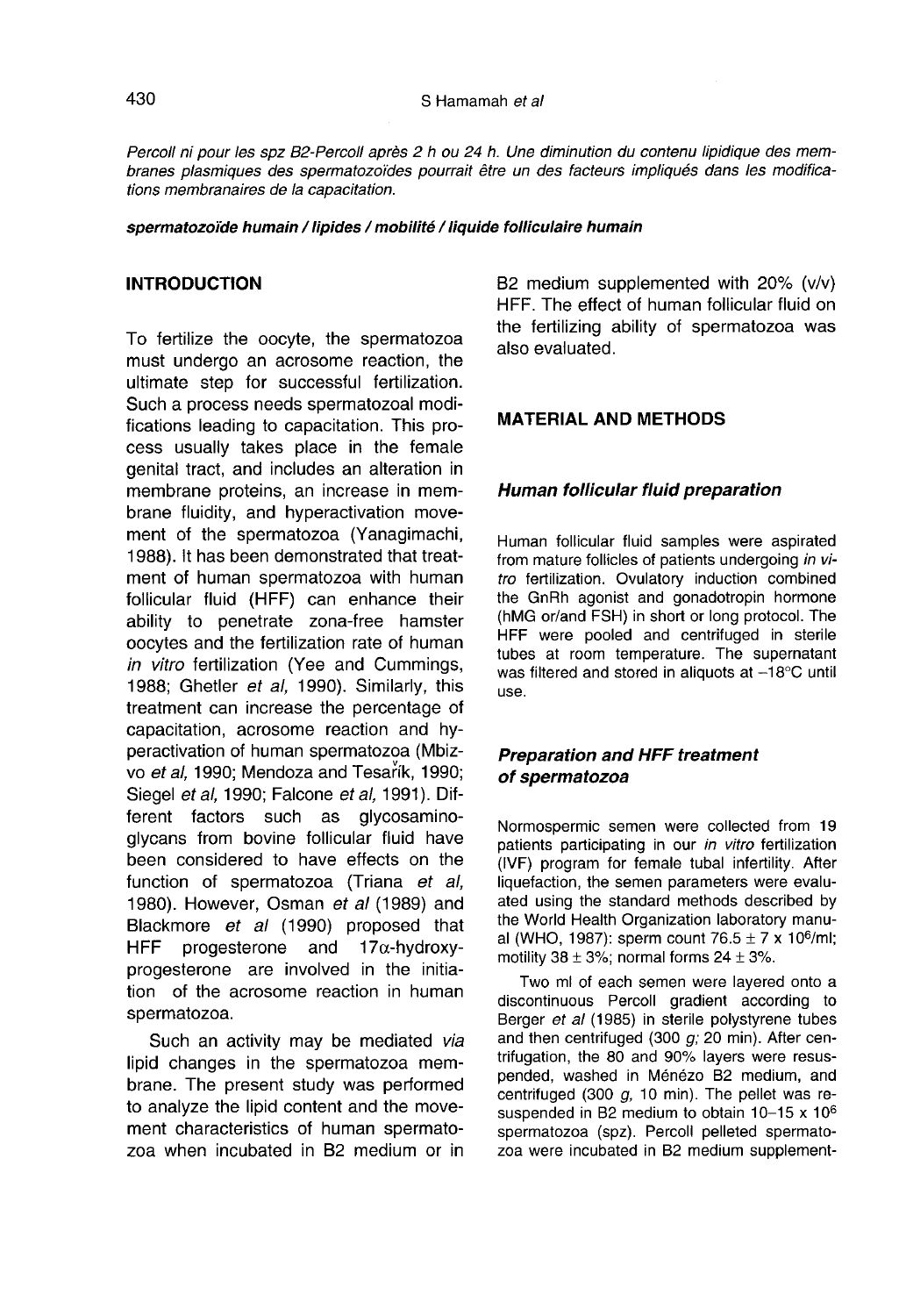ed with 20% (v/v) HFF (HFF-Percoll spz) or in B2 medium (B2-Percoll spz) for 2 and 24 h.

#### Motility analysis

A motility Analyzer IVOS version 7.4 G (Hamilton-Thorn Research, USA) was used to measure the sperm velocity and movement characteristics of Percoll pelleted spermatozoa incubated in B2 medium or in B2 medium with HFF for 2 and 24 h. The measurements were made at 37°C. The motility parameters included motility percentage, progressive velocity percentage, straight line velocity (VSL; wm/s), amplitude of lateral head displacement (ALH; um), and hyperactivation percentage (HA) (which was characterized by a high VCL  $> 100$  um/s, low linearity <  $65\%$  and ALH > 7.5  $\mu$ m). At least 100 motile spermatozoa were analyzed in 3 to 9 different fields for each sample.

#### Extraction and quantification of lipids

Percoll pelleted spermatozoa incubated in B2 medium or in B2 medium with HFF were resuspended in  $200 \mu l$  saline solution and kept frozen at  $-20^{\circ}$ C. Lipids were extracted using the Bligh-Dyer method (1959) from  $\approx$  10 x 10<sup>6</sup> spermato-<br>zoa. The aqueous layer was again extracted using 2 ml chloroform according to Sugkraroek et al (1991). The 2 chloroform extracts were pooled and stored at -20°C. Two-thirds of the lipid extract was evaporated to dryness under a stream of nitrogen at room temperature.

Phospholipids were quantified by their phosphorus content according to the method of Bartlett (1959). The lipid residue was digested with sulfuric acid to obtain free inorganic phosphorus from phospholipids. The colorimetric phosphor us assay was then used. The final volume of the assay was reduced 4 times to increase the sensitivity of the method. The absorbance is a linear function of the phosphorus content from 5 to 40 nmol per sample. The reproducibility was 5%.

The remaining lipid extract was evaporated to dryness and used for cholesterol assay. The residue was dissolved with isopropyl alcohol and the assay was carried out following the technical instructions for the A-Gent cholesterol test (Abbott, USA). Cholesterol esters were hydrolyzed to free cholesterol by cholesterol ester hydrolase, and the free cholesterol content was measured using a colorimetric assay method with 4 amino antipyrine and phenol in the presence of peroxidase (Allain et al, 1974). Cholesterol and phospholipids were expressed as  $n$ mol/10 x 10<sup>6</sup> spermatozoa. The values were expressed as mean  $\pm$  standard error of the mean (SEM). The statistical significance of differences was assessed using a nonparametric test (Mann-Whitney U test).

#### RESULTS

#### Sperm motility parameters

The motility parameters of B2-Percoll spz and HFF-Percoll spz after 2 and 24 h incubation are presented in table I. Motility percentage, and ALH values of the HFF-Percoll spz were not significantly different from those of the B2-Percoll spz. However, after 2 h incubation with HFF progressive motility percentage, VSL, and HA percentage were significantly higher in the HFF-Percoll spz than in the B2-Percoll spz ( $P \leq$ 0.05). No significant differences were observed after 24 h incubation.

### Level of lipids in human pelleted Percoll spermatozoa with or without HFF

In B2-Percoll spz, no difference was noted in the cholesterol and phospholipid contents between  $2$  and  $24$  h (fig 1). After  $2$  h incubation with HFF, similar concentrations of cholesterol and phospholipids were observed in the HFF-Percoll spz and in the B2-Percoll spz. However, after 24 h HFF incubation, there were lower levels of cholesterol ( $P = 0.02$ ) and phospholipids ( $P =$ 0.05) in the HFF-Percoll spz compared with B2-Percoll spz. Therefore, the treatment of Percoll pelleted spermatozoa with HFF induced a time-dependent decrease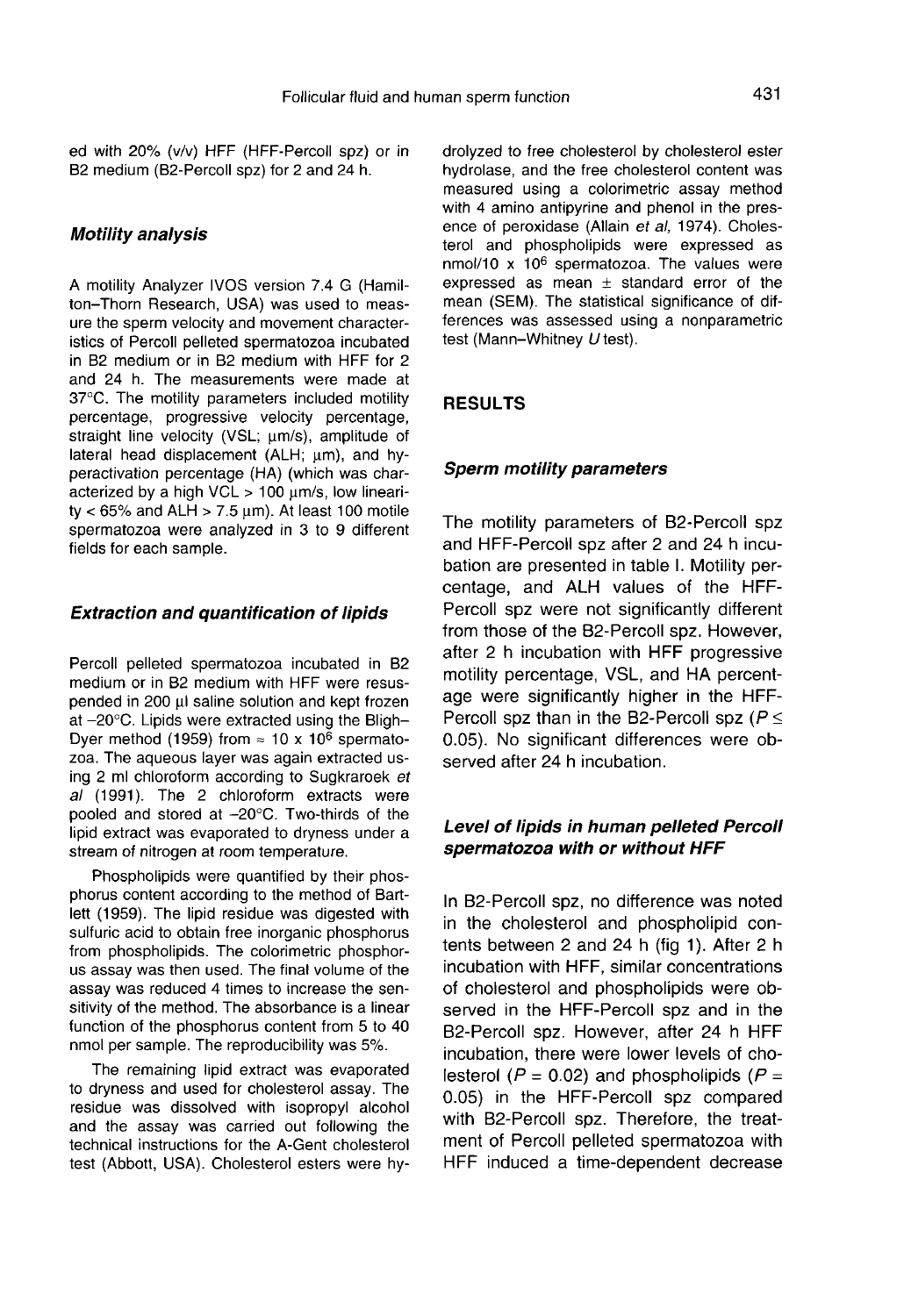|                        |        | Spermatozoal<br>motility $(%)$ | Progressive<br>motility $(%)$ | VSL<br>$(\mu m/s)$ | ALH<br>$(\mu m)$ | НA<br>(% )            |
|------------------------|--------|--------------------------------|-------------------------------|--------------------|------------------|-----------------------|
| <b>B2-Percoll spz</b>  | (2 h)  | 60.0 $\pm$ 4.1                 | $28.0 + 4.0a$                 | $45.3 + 4.6^{b}$   | $3.9 \pm 0.2$    | $2.6 \pm 0.2$ °       |
| HFF-Percoll spz        | (2 h)  | $70.0 + 5.1$                   | $44.0 + 8.2a$                 | $60.2 + 9.2b$      | $4.2 + 0.4$      | $4.2 \pm 1.0^{\circ}$ |
| B2-Percoll spz         | (24 h) | $49.0 \pm 5.3$                 | $25.0 \pm 5.9$                | $42.0 + 4.9$       | $3.8 \pm 0.2$    | $1.7 \pm 0.7$         |
| HFF-Percoll spz (24 h) |        | $59.0 \pm 7.0$                 | $31.0 \pm 9.3$                | $43.3 \pm 6.5$     | $4.0 \pm 0.2$    | $3.0 \pm 1.3$         |

Table I. Motility parameters of pelleted Percoll spermatozoa with and without human follicular fluid.

Values are means  $\pm$  SEM (n = 10); values with the same superscripts are significantly different :  $P$  < 0.05.

in cholesterol as well as in phospholipids. The cholesterol/phospholipid ratio was similar for the B2-Percoll spz and for the HFF-Percoll spz both after 2 and 24 h.

When the spermatozoa were divided into groups on the basis of fertilization rates (fertilization percentage  $<$  50 or  $\geq$  50 established after in vitro fertilization), differences in spermatozoa phospholipid contents ( $P = 0.04$ ) between the 2 groups



Fig 1. Cholesterol  $(\square)$  and phospholipid ( $\square$ ) levels of Percoll pelleted spermatozoa with or without human follicular fluid.

were observed (table II). There was lower level of phospholipids, particularly after 24 h incubation, in spermatozoa incubated with HFF in the  $\geq$  50 percentage fertilization group as compared to those < 50  $(12.1 \text{ nmol}/10^7 \text{ spz vs } 21.3 \text{ nmol}/10^7 \text{ spz},$ respectively). No significant differences were observed in the sperm cholesterol levels between the 2 groups. Therefore, the cholesterol/phospholipids ratio was increased in the  $\geq$  50 percentage fertilization group.

#### **DISCUSSION**

It has been demonstrated that the preovulatory follicular fluid creates a microenvironment which is of importance for normal sperm function. The composition of this microenvironment includes the presence of steroids, pituitary hormones, proteins, and glycosaminoglycans. Despite the limited data concerning the physicochemical properties of this fluid, the use of HFF for in vitro studies can improve the motility and initiate the acrosome reaction of capacitated human sperm (Tesartik, 1985; Suarez et al, 1986). The present results demonstrate that the Percoll-pelleted spermatozoa incubated with HFF over a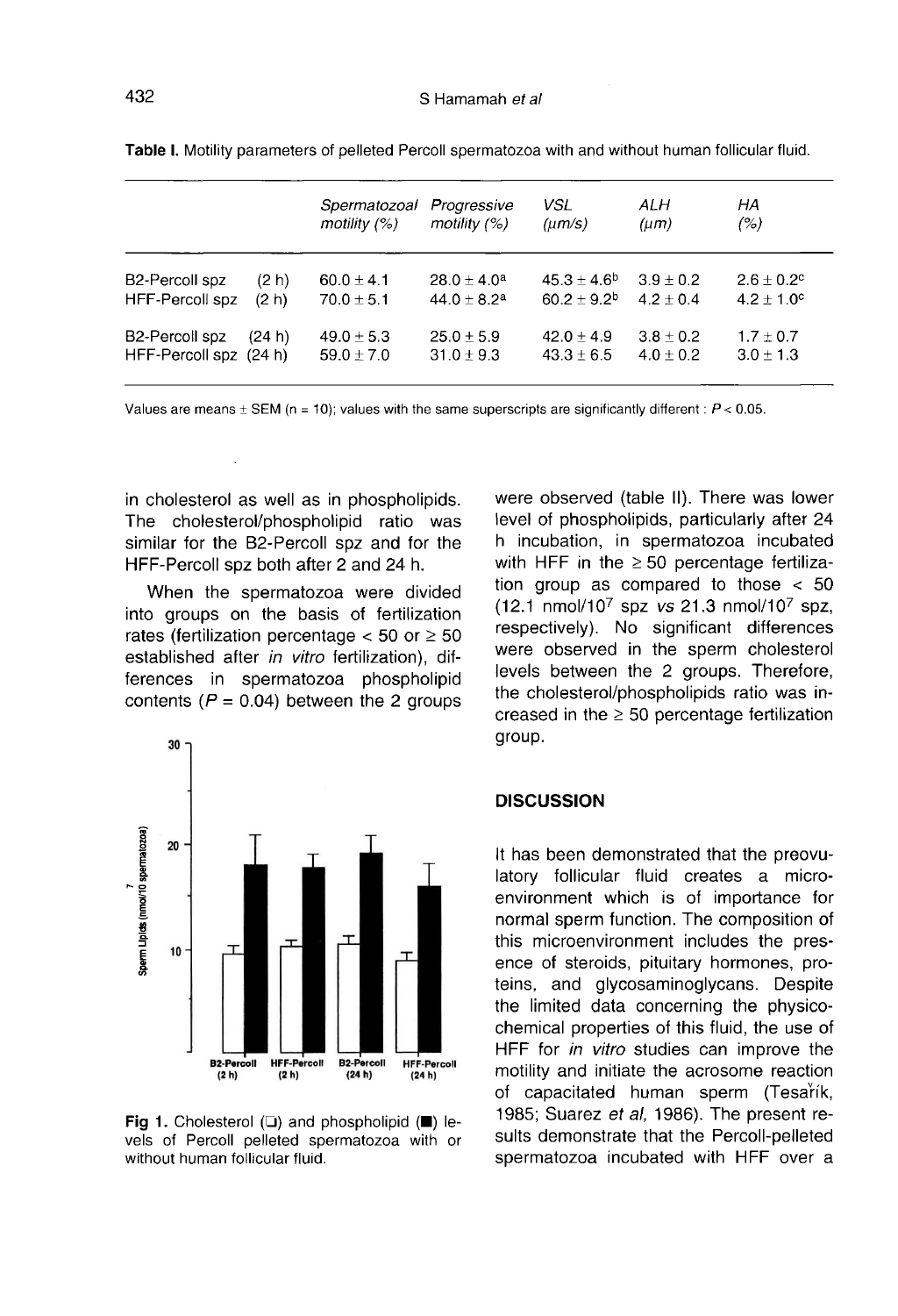|                                                    | Cholesterol<br>$(mmol/107 spermatozoa)$ (nmol/10 <sup>7</sup> spermatozoa) |                                 | Phospholipids                      |                                | Cholesterol/<br>phospholipid ratio                                                  |                               |
|----------------------------------------------------|----------------------------------------------------------------------------|---------------------------------|------------------------------------|--------------------------------|-------------------------------------------------------------------------------------|-------------------------------|
|                                                    | Fertil %<br>< 50                                                           | Ferril %<br>> 50                | Fertil %<br>< 50                   | Fertil %<br>$\geq$ 50          | Fertil %<br>< 50                                                                    | Fertil %<br>$\geq$ 50         |
| B2-Percoll spz<br>(2 h)<br>HFF-Percoll spz (2 h)   | $9.3 \pm 0.8$<br>$10.0 \pm 1.1$                                            | $9.5 \pm 1.1$<br>$10.2 \pm 0.8$ | $18.0 + 1.8$<br>$19.9 \pm 0.9$     | $17.8 + 4.5$<br>$16.2 \pm 1.9$ | $0.54 + 0.06$<br>$0.50 + 0.05$                                                      | $0.66 + 0.1$<br>$0.65 + 0.08$ |
| B2-Percoll spz<br>(24 h)<br>HFF-Percoll spz (24 h) | $10.0 \pm 1.0$<br>$8.3 \pm 0.3$                                            | $10.4 \pm 1.0$<br>$9.0 + 1.2$   | $21.3 \pm 3.0$<br>$21.1 \pm 4.5^a$ | $17.6 \pm 2.1$                 | $0.51 \pm 0.07$<br>$12.9 + 2.1^a$ 0.45 + 0.05 <sup>b</sup> 0.74 + 0.14 <sup>b</sup> | $0.57 + 0.05$                 |

Table II. Cholesterol and phospholipid contents of original semen and pelleted Percoll spermatozoa with and without human follicular fluid (HFF) according to fertilizaton percentage.

Values are means  $\pm$  SEM; Fertil: fertilization % < 50, n = 6; fertilization %  $\geq$  50, n = 11; values with the same superscripts are significantly different:  $a P = 0.04$ ;  $b P = 0.02$ .

short incubation period show a specific motility pattern characterized by higher progressive motility percentage, VSL and HA percentage.

The lipid concentrations in the pelleted spermatozoa obtained in the present study agree with the results of other researchers (Hoshi et al, 1990; Sugkraroek et al, 1991). However, it is important to observe that the concentration of cholesterol and phospholipids varied considerably between samples. Such high inter-individual variations in semen from fertile subjects are often observed during the capacitation process in human spermatozoa.

Although we did not observe any signifi cant effect on the cholesterol and phospholipid contents after a short incubation in percoll-HFF spz as compared to B2-Percoll spz, a longer incubation period (24 h) induced a significant decrease in the levels of both cholesterol and phospholipids.

The relative stability of the cholesterol/ phospholipid ratio found in our study can probably be attributed to the concomitant decrease in cholesterol and phospholipids. Changes in cholesterol and phospholipid

contents in HFF-treated spermatozoa could alter their membrane physical properties. Since spermatozoal membranes are directly involved in the capacitation and acrosome reaction processes (Langlais and Roberts, 1985), lipid depletion could be necessary to enhance these processes. Furthermore, Tesartk and Fléchon (1986) have described a decrease in the cholesterol/anionic lipid ratio, topographically restricted to the fusogenic anterior part of the acrosome region in human spermatozoa undergoing in vitro capacitation.

The comparison of lipid levels according to fertilization percentage ( $<$  50 or  $\geq$  50) shows that the HFF induced a decrease in phospholipid concentrations after 24 h incubation when the fertilization percentage was  $\geq$  50, but no effect was observed in the < 50% group. The beneficial effect of HFF after a long incubation period was observed to induce the acrosome reaction of abnormal sperm when used for subzonal insemination (Palermo et al, 1992). Such results might suggest that there is a relationship between the fertilizing capacity and the influence of HFF on modifications of spermatozoal membranes. However,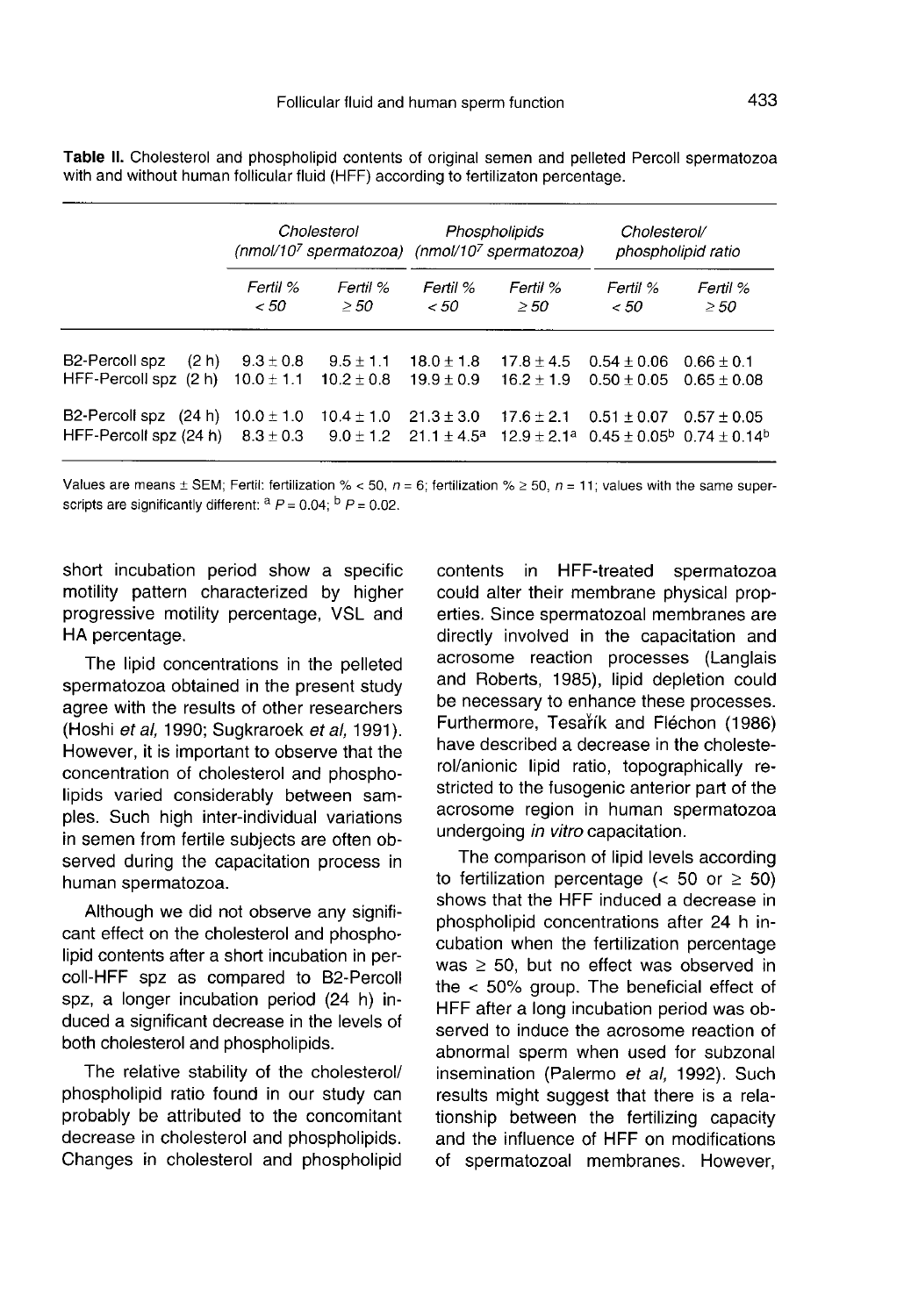this finding has to be confirmed in a larger series. The simultaneity of the increase in motile spermatozoa and the decrease in cholesterol and phospholipid concentrations after incubation with HFF remains a task for further research. The results obtained in this and previous studies seem to show that treatment with HFF may maintain and improve motility, velocity and the fertilization rates in IVF of human sperm.

#### ACKNOWLEDGMENTS

The authors wish to thank MH Saussereau, N Bignon, J Poindron for their technical assistance and the CECOS/Tours for their support.

## **REFERENCES**

- Allain CC, Poon L, Chan SG, Richmond W, Fu P (1974) Enzymatic determination of total cholesterol. Clin Chem 20, 470-475
- Bartlett GR (1959) Phosphorus assay in column chromatography. J Biol Chem 234, 466-468
- Berger T, Marrs RP, Moyer DL (1985) Compari son of techniques for selection of motile spermatozoa. Fettil Steril 43, 268-273
- Blackmore PF, Beebe SJ, Danforth DR, Alexander N (1990) Progesterone and  $17\alpha$ hydroxyprogesterone. Novel stimulators of calcium influx in human sperm. J Biol Chem 25, 1376-1380
- Bligh EG, Dyer WJ (1959) A rapid method of total lipid extraction and purification. Can J Biochem Physiol 37, 911-917
- Falcone L, Gianni S, Piffaretti-Yanez A, Marchini M, Eppenberger U, Balerna M (1991) Follicular fluid enhances sperm motility and velocity in vitro. Fertil Steril 55, 619-626
- Ghetler Y, Ben-Nun I, Kaneti H, Jaffe R, Gruber A, Fejgin M (1990) Effect of preincubation with follicular fluid on the fertilization rate in human in vitro fertilization. Fertil Steril 54, 944-946
- Hoshi K, Aita T, Yanagika K, Yoshimatsu N, Sato A (1990) Variation in the cholesterol/ phospholipid ratio in human spermatozoa

and its relationship with capacitation. Hum Reprod 5, 71-74

- Langlais J, Roberts KD (1985) A molecular membrane model of sperm capacitation and the acrosome reaction of mammalian spermatozoa. Gamete Res 12, 183-224
- Mbizvo M, Burkman LJ, Alexender NJ (1990) Human follicular fluid stimulates hyperactivated motility in human sperm. Fertil Steril 54, 708-712
- Mendoza C, Tesarík J (1990) Effect of follicular fluid on sperm movement characteristics. Fertil Steril 54, 1134-1139
- Osman RA, Andria ML, Jones DA, Meizel S (1989) Steroid induced exocytosis: the human sperm acrosome reaction. Biochem Biophys Res Commun 160, 828-833
- Palermo G, Joris H, Devroey P, Van Steirteghem AC (1992) Induction of acrosome reaction in human spermatozoa used for subzonal insemination. Human Reprod 7, 248-254
- Siegel MS, Paulson RJ, Graczykowski JW (1990) The influence of human follicular fluid on the acrosome reaction, fertilizing capacity and proteinase activity of human spermato-<br>zoa. Hum Reprod 5, 975-980
- Suarez SS, Wolf DP, Meizel S (1986) Induction of the acrosome reaction in human spermato zoa by a fraction of human follicular fluid. Gamete Res 14, 107-121
- Sugkraroek P, Kates M, Leader A, Tanphaichitr N (1991) Levels of cholesterol and phospholipids in freshly ejaculated sperm and Percollgradient-pelleted sperm from fertile and unexplained infertile men. Fertil Steril 55, 820- 827
- Tesartk J (1985) Comparison of acrosome reaction-inducing activities of human cumulus oophorus, follicular fluid and ionophor A23187 in human sperm population of proven fertilizing ability in vitro. J Reprod Fertil 74, 383-388
- Tesarík J, Fléchon JE (1986) Distribution of sterols and anionic lipids in human sperm membrane: effects of in vitro capacitation. J Ultrastruc Res 97, 227-237
- Triana LR, Babcock DF, Lorton SP, First NL, Lardy HA (1980) Release of acrosomal hyaluronidase follows increased membrane permeability to calcium in the presumptive capacitation sequence for spermatozoa of the bovine and other mammalian species. Biol Reprod 23, 47-59